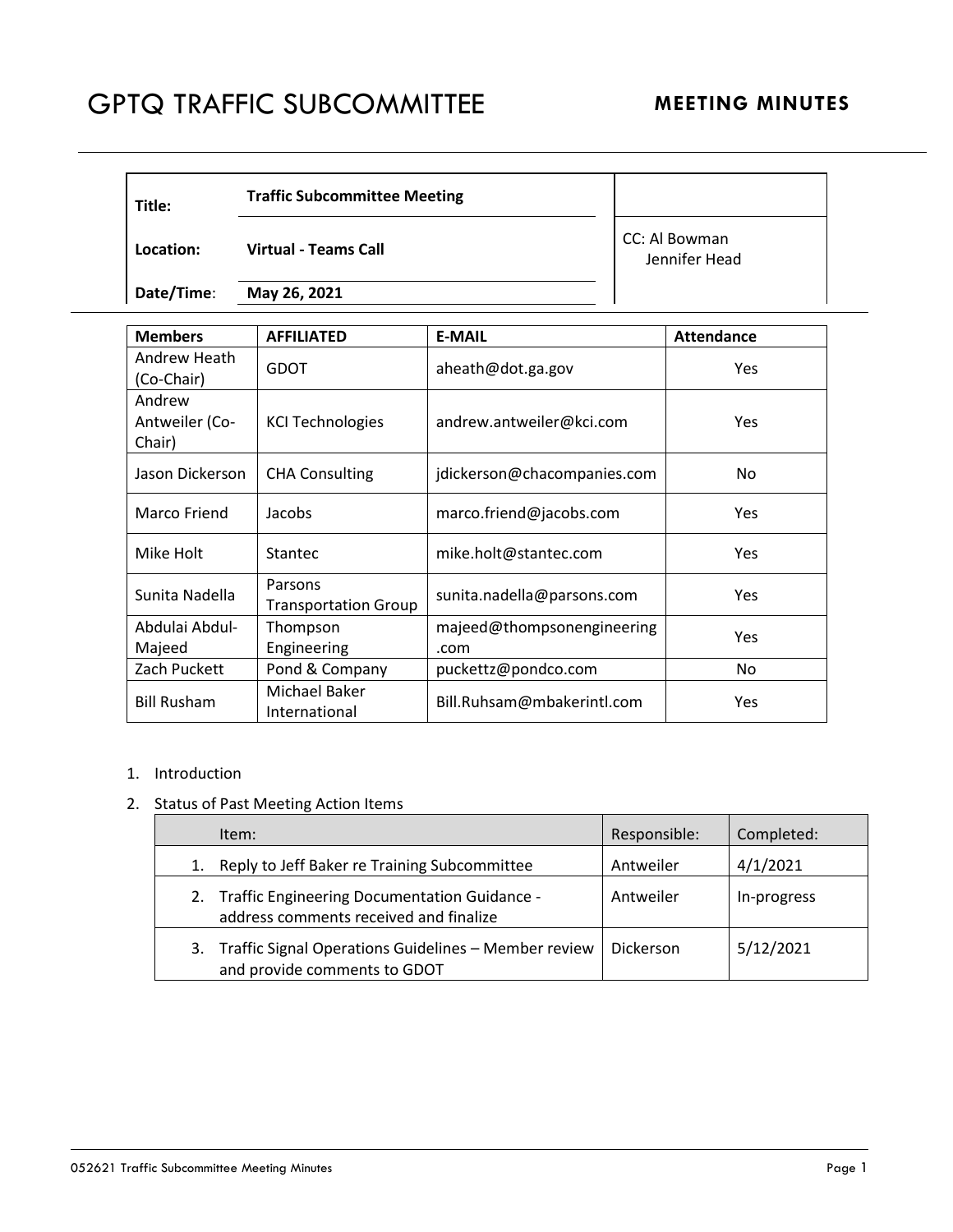- 3. Traffic Engineering Documentation Guidance Task
	- Since last meeting, Andrew, Bill, Mike, and Sunita reviewed edits to files. The file is nearly complete.
	- Next step is to finalize the file and transfer the example reports to GDOT (transfer 'ownership' of excel file to GDOT); then Andrew Heath will prepare an internal and external memo; GDOT to post files to website
	- Action item committee provide final files to Andrew Heath by  $6/15/21$
	- Andrew Heath said he was requested to present at ITE Summer Seminar
- 4. GDOT's Traffic Signal Operations Guidelines document
	- Andrew Heath provided the draft document for review by the committee members in April
	- Jason Dickerson led and compiled comments from individuals; response was submitted to Andrew Heath on 5/12/2021
	- Committee's effort is complete at this time
- 5. GPTQ Training Subcommittee
	- Andrew Antweiler e-mail Jeff Baker on 4/1/2021 with a copy of the March meeting minutes, which included some training suggestions.
	- Jeff Baker provided a response on 5/14. The group discussed on the call.
		- i. Andrew Heath stated some of the training would have to be generated by the department – i.e. the TE Document Guidance, Numetrics/Safety, other Operations/Safety related topics
		- ii. The group discussed the training committee's suggestion regarding training for Alternative Intersections.
			- 1. Some stated there have been presentations at recent conferences. GDOT and ACEC sponsors training on interchanges and intersections within the past year. Group thought there are sufficient opportunities.
			- 2. There was a suggestion that maybe links to past video/recorded presentations from conferences could be provided as a resource.
			- 3. Bill suggested one option is put out a call for presentations.
			- 4. Members would think more this request.
- 6. Old Business
	- In future, brainstorm any presentation for future ACEC Forums, other conferences
		- i. Andrew Heath mentioned future areas: Safety, Connected Vehicles, broadband, inprogress MUTCD update (public comments close in May)
	- Discussion about traffic collection now that COVID traffic impacts are disappearing; Andrew Heath to check on when currently guidance may need to be updated
- 7. New Business
	- Andrew Antweiler brought up he was aware that the Design Policy sub-committee was revisiting the required components of the Concept Report. Looking to streamline and reduce timeline; also related to ICE review.